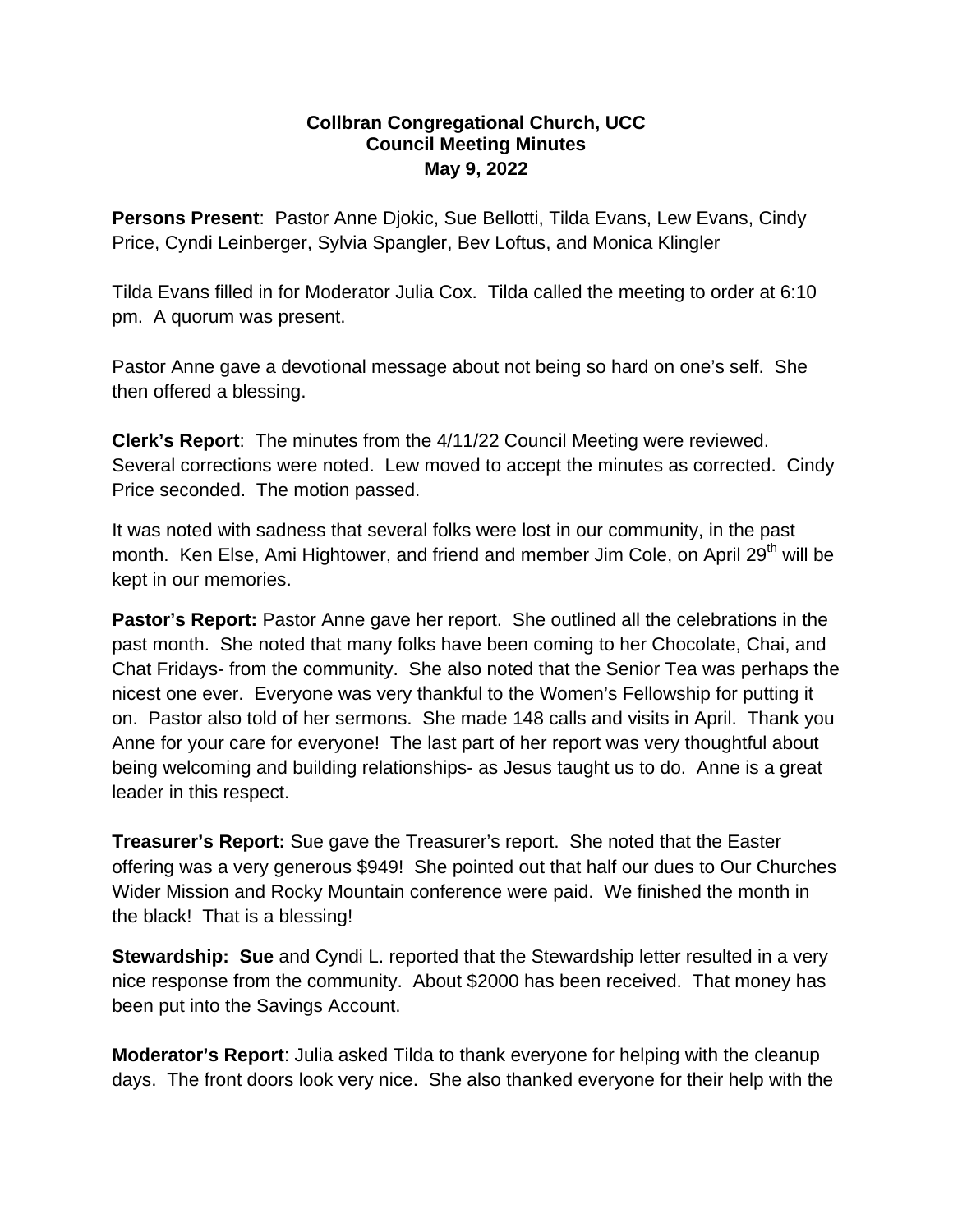Senior Tea and Easter activities. The folks that put all these programs on are a small but mighty bunch. Thanks to each of you!

**Trustee's Report: -** Sue and Cindy gave this report. Kruger Roofing was called to look at the soft spot in the ceiling. They found that a vent in the attic was leaking. That will need to be repaired. A bid will be requested from Kruger Roofing. Roberto put weed and feed on the lawn. The water will be turned on soon by the Town. Many little repairs were made during the cleanup days. Some of the back lawn needs to be reseeded. Nancy Karlson's Memorial Service will be June 11<sup>th</sup> from 1 to 5 pm.

**Stewards Report**: Bev Loftus gave the Stewards report along with Sylvia and Lew. Lew reported that they have an apprentice bell ringer- young Miguel Yanez! Bev reviewed the duties that the Stewards performed each Sunday during the 4 Sundays of April and throughout Lent. Sylvia delivered palms and lilies to the church, prior to Palm Sunday. On Maundy Thursday, April  $14<sup>th</sup>$ , the Stewards helped serve the Maundy Thursday Sedar Meal. They were involved in preparation, set-up, serving, and cleanup. Easter Sunday was very well attended. Lew Evans will submit Steward News for the Mustard Seed. The Noisy Offering was collected for the Collbran Library Children's Fund. Attendance in April was 31 people on April 3rd; 24 people on April  $10^{th}$ , 49 people on Easter Sunday, April  $17<sup>th</sup>$ , and 20 people on April 24<sup>th</sup>. 29 people attended on May  $8<sup>th</sup>$ .

**Christian Education:** Sue gave an update on VBS. It will be on June 22-24. The program will be June  $26<sup>th</sup>$ . A planning meeting was held on May  $6<sup>th</sup>$ . The student books, etc. have been ordered. Music and the program are figured out. The next meeting will be May 20<sup>th</sup>. Teachers need to be lined up and more help is needed.

**Music**: Sue was happy to have Reese Murphy play for us. Julia Murphy is practicing. Charli will only be able to play her flute 1 time per month through the summer.

**Women's Fellowship:** Sue gave this report. The Fellowship will plan to hire a locksmith to rekey the building, in the future. Women's Fellowship prepared a luncheon for the Memorial Service for the families of Donna Anderson, EvaMae Bunch, and Evelyn Johnson. For this service, the Rebekah's paid Women's Felowship for the catering of the meal for 100 people and paid for the supplies that were needed to serve the meal. The Rebekah's are disbanding and will give items to the Fellowship that might be useful. The Senior Tea and VBS snacks were discussed. Painting for the dining hall is being considered. The next meeting is May  $10<sup>th</sup>$  at 10 am. Memorials for Nancy Karlson on 6/11 and Marilyn Eidson 7/16 will be prepared for.

## **PPR Committee:** No report